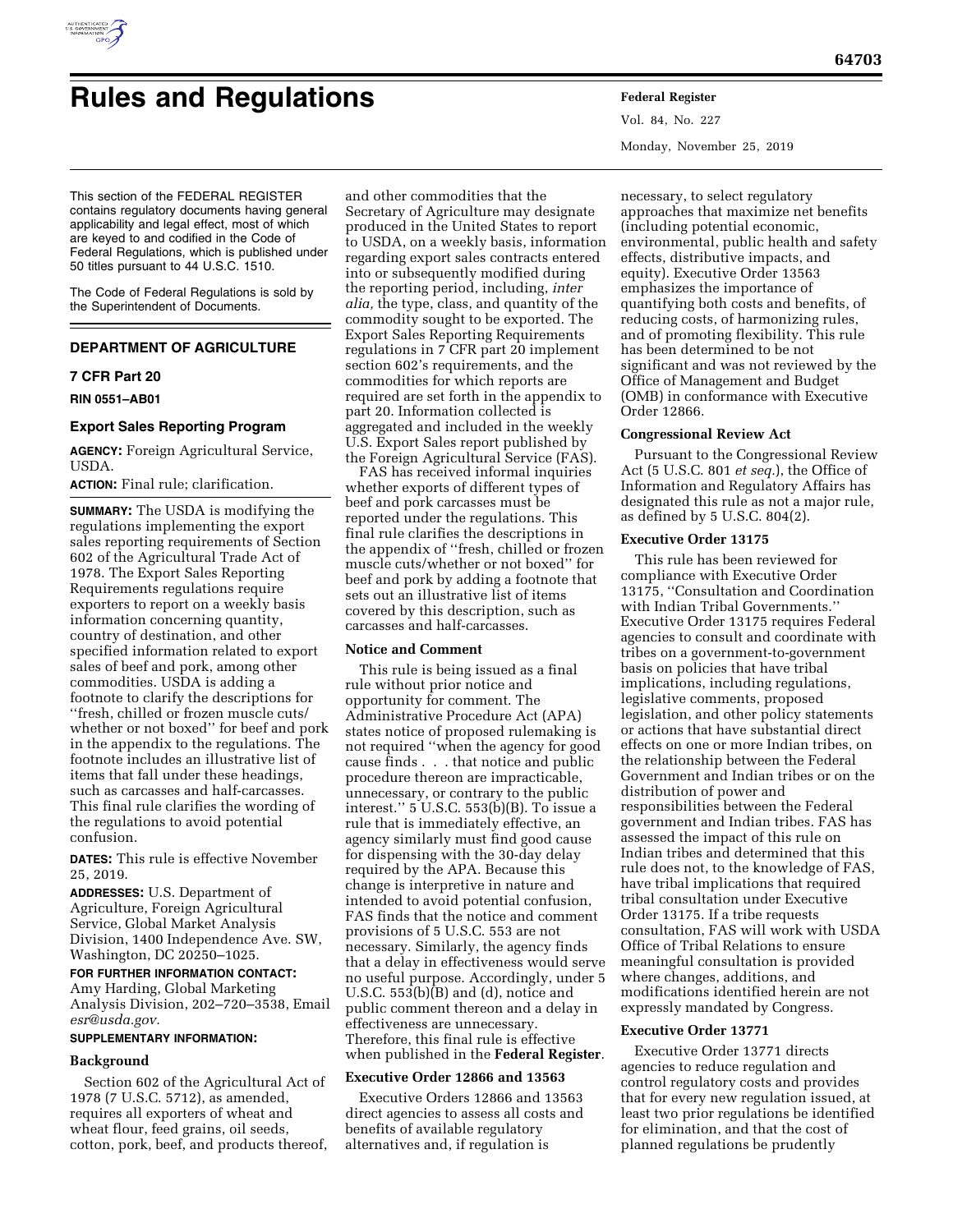managed and controlled through a budgeting process. This rule is not an Executive Order 13771 regulatory action because this rule is not significant under Executive Order 12866.

## **List of Subjects in 7 CFR Part 20**

Agricultural commodities, Export sales reporting.

Accordingly, for the reasons stated in the preamble, 7 CFR part 20 is amended as follows:

## **PART 20—EXPORT SALES REPORTING REQUIREMENTS**

■ 1. The authority citation for Part 20 continues to read as follows:

**Authority:** 7 U.S.C. 5712.

## **§ 20.4 [Amended]**

 $\blacksquare$  2. In § 20.4(j), remove "appendix 1" and add ''appendix A to this part'' in its place.

## **§ 20.5 [Amended]**

■ 3. In § 20.5, remove "appendix 1" and add ''appendix A'' in its place everywhere it appears.

## **Appendix 1 to Part 20 [Redesignated as Appendix A to Part 20 and Amended]**

■ 4. Redesignate appendix 1 to Part 20 as appendix A to Part 20 and revise newly redesignated appendix A to read as follows:

# APPENDIX A TO PART 20—COMMODITIES SUBJECT TO REPORTING, UNITS OF MEASURE TO BE USED IN REPORTING, AND BEGINNING AND ENDING DATES OF MARKETING YEARS

| Commodity to be reported                                                                                                                                                                                 | Unit of<br>measure to be<br>used<br>in reporting | Beginning of<br>marketing<br>year | End of<br>marketing<br>year |
|----------------------------------------------------------------------------------------------------------------------------------------------------------------------------------------------------------|--------------------------------------------------|-----------------------------------|-----------------------------|
|                                                                                                                                                                                                          | Metric Tons                                      | June 1                            | May 31.                     |
|                                                                                                                                                                                                          | Metric Tons                                      | June 1                            | May 31.                     |
|                                                                                                                                                                                                          | Metric Tons                                      | June 1                            | May 31.                     |
|                                                                                                                                                                                                          | Metric Tons                                      | June 1                            | May 31.                     |
|                                                                                                                                                                                                          | Metric Tons                                      | June 1                            | May 31.                     |
| Wheat-Products-All wheat flours (including clears) bulgur, semolina, farina,<br>and rolled, cracked and crushed wheat.                                                                                   | Metric Tons                                      | June 1                            | May 31.                     |
|                                                                                                                                                                                                          | Metric Tons                                      | June 1                            | May 31.                     |
|                                                                                                                                                                                                          | Metric Tons                                      | Sept. 1                           | Aug. 31.                    |
|                                                                                                                                                                                                          | Metric Tons                                      | June 1                            | May 31.                     |
|                                                                                                                                                                                                          | Metric Tons                                      | June 1                            | May 31.                     |
|                                                                                                                                                                                                          | Metric Tons                                      | Sept. 1                           | Aug. 31.                    |
|                                                                                                                                                                                                          | Metric Tons                                      | Sept. 1                           | Aug. 31.                    |
|                                                                                                                                                                                                          | Metric Tons                                      | Oct. 1                            | Sept. 30.                   |
| Soybean Oil-including: Crude (including degummed), once refined, soybean<br>salad oil (including refined and further processed by bleaching, deodorizing or<br>winterizing), hydrogenated, packaged oil. | Metric Tons                                      | Oct. 1                            | Sept. 30.                   |
|                                                                                                                                                                                                          | Metric Tons                                      | June 1                            | May 31.                     |
|                                                                                                                                                                                                          | Metric Tons                                      | June 1                            | May 31.                     |
|                                                                                                                                                                                                          | Metric Tons                                      | Aug. 1                            | July 31.                    |
|                                                                                                                                                                                                          | Metric Tons                                      | Oct. 1                            | Sept. 30.                   |
| Cottonseed Oil-including crude, once refined, cottonseed salad oil (refined and<br>further processed by bleaching, deodorizing or winterizing), hydrogenated.                                            | Metric Tons                                      | Oct. 1                            | Sept. 30.                   |
| Sunflowerseed Oil crude, once refined, sunflowerseed salad oil (refined and fur-<br>ther processed by bleaching, deodorizing or winterizing), hydrogenated.                                              | Metric Tons                                      | Oct. 1                            | Sept. 30.                   |
|                                                                                                                                                                                                          | Running Bales                                    | Aug. 1                            | July 31.                    |
|                                                                                                                                                                                                          | Running Bales                                    | Aug. 1                            | <b>July 31.</b>             |
|                                                                                                                                                                                                          | Running Bales                                    | Aug. 1                            | July 31.                    |
|                                                                                                                                                                                                          | Running Bales                                    | Aug. 1                            | <b>July 31.</b>             |
|                                                                                                                                                                                                          | Metric Tons                                      | Aug. 1                            | July 31.                    |
| Rice—medium, short and other classes, rough (including parboiled)                                                                                                                                        | Metric Tons                                      | Aug. 1                            | July 31.                    |
|                                                                                                                                                                                                          | Metric Tons                                      | Aug. 1                            | <b>July 31.</b>             |
| Rice-medium, short and other classes, brown (including parboiled)                                                                                                                                        | Metric Tons                                      | Aug. 1                            | July 31.                    |
|                                                                                                                                                                                                          | Metric Tons                                      | Aug. 1                            | July 31.                    |
| Rice—medium, short and other classes, milled (including parboiled, brewer's<br>rice).                                                                                                                    | Metric Tons                                      | Aug. 1                            | <b>July 31.</b>             |
| Cattle Hides and Skins—Whole cattle hides (excluding wet blues)                                                                                                                                          | Pieces                                           | Jan. 1                            | Dec. 31.                    |
| Cattle Hides and Skins—Whole calf skins (excluding wet blues)                                                                                                                                            | Pieces                                           | Jan. 1                            | Dec. 31.                    |
| Cattle Hides and Skins—Whole kip skins (excluding wet blues)                                                                                                                                             | Pieces                                           | Jan. 1                            | Dec. 31.                    |
| Cattle Hides and Skins-Cattle, calf, and kip cut into croupons, crops, dossets,                                                                                                                          | Number                                           | Jan. 1                            | Dec. 31.                    |
| sides, butts and butt bend (hide equivalent) (excluding wet blues).                                                                                                                                      |                                                  |                                   |                             |
| Cattle Hides and Skins—Cattle, calf and kip, in cuts not otherwise specified;                                                                                                                            | Pounds                                           | Jan. 1                            | Dec. 31.                    |
| pickled/limed (excluding wet blues).                                                                                                                                                                     |                                                  |                                   |                             |
| Cattle, calf and kip, Wet blues—unsplit (whole or sided) hide equivalent                                                                                                                                 | Number                                           | Jan. 1                            | Dec. 31.                    |
| Cattle, calf and kip, Wet blues-grain splits (whole or sided) hide equivalent                                                                                                                            | Number                                           | Jan. 1                            | Dec. 31.                    |
| Cattle, calf and kip, Wet blues-splits, (excluding grain splits)                                                                                                                                         | Pounds                                           | Jan. 1                            | Dec. 31.                    |
| Beef-fresh, chilled or frozen muscle cuts/whether or not boxed <sup>1</sup>                                                                                                                              | Metric Tons                                      | Jan. 1                            | Dec. 31.                    |
| Pork—fresh, chilled or frozen muscle cuts/whether or not boxed <sup>1</sup>                                                                                                                              | Metric Tons                                      | Jan. 1                            | Dec. 31.                    |

<sup>1</sup> For greater clarity, "muscle cuts" includes carcasses, whether whole, divided in half or further sub-divided into individual primals, sub-primals, or fabricated cuts, with or without bone. Carcasses which are broken down, boxed, and sold as a complete unit are muscle cuts. Total weight of carcasses reported may include minor non-reportable items attached to carcasses (*e.g.,* hooves attached to carcasses). Meats removed during the conversion of an animal to a carcass (*e.g.,* variety meats such as beef/pork hearts, beef tongues, etc.) are not muscle cuts nor are items sold as bones practically free of meat (*e.g.,* beef femur bones) or fat practically free of meat (*e.g.,* pork clear plate) removed from a carcass.